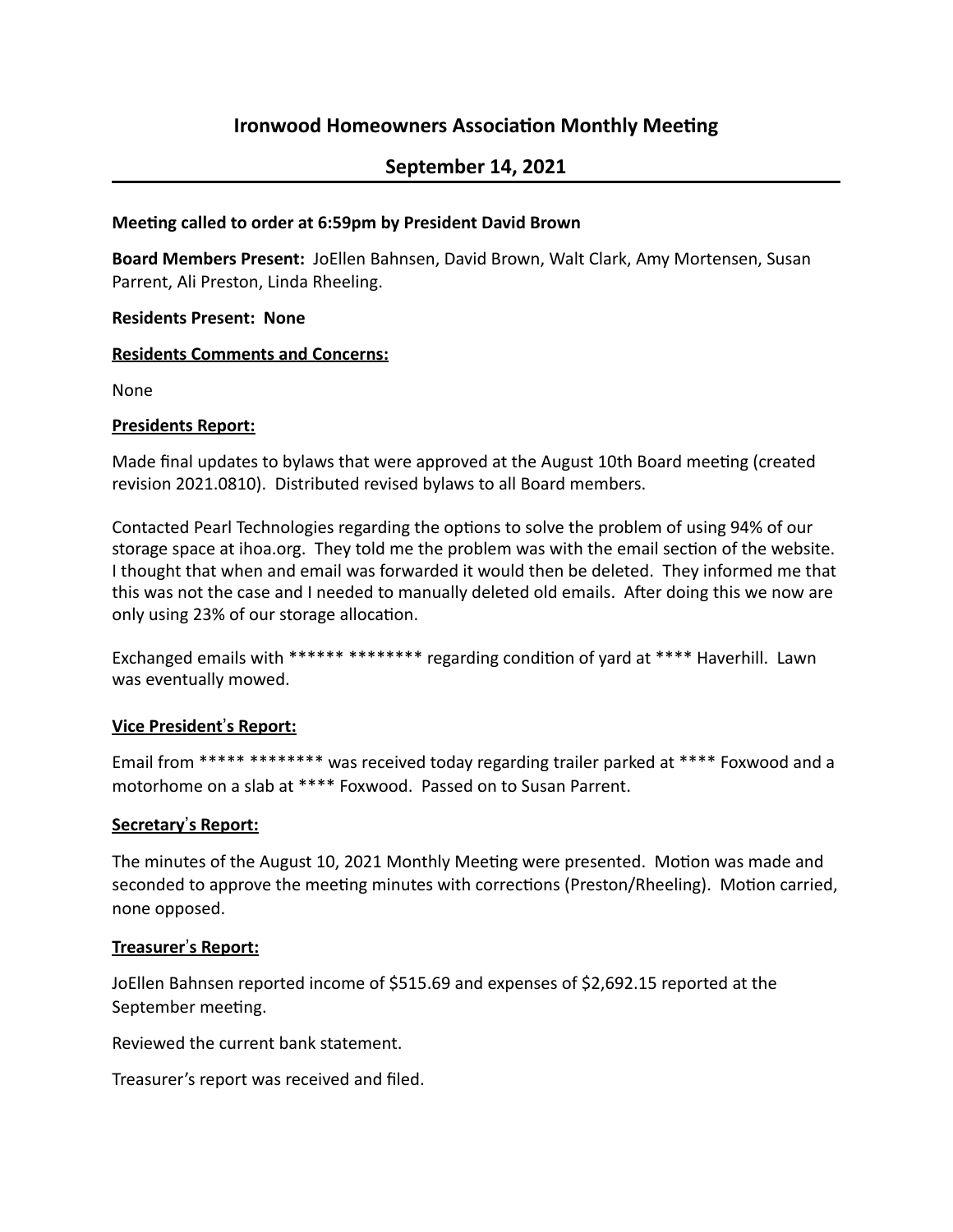# **Beautification Report:**

Two posts have been installed for the signs – expected the installation of the signs this week.

A few trees are to be discussed with LKM and obtain a quote about replacement.

## **Communications Report:**

Website Report  $-$  Unique visitors are up.

September Newsletter – went out last week with two bounce backs. We will work on obtaining new email addresses. Paper newsletters will go out to 52 address – this is up due to home sales.

## **Covenants Report:**

August Updates  $-$ 

- \*\*\* Ironwood (bins) letter was sent by the town in August. Town attempted to contact the resident last week. A second letter will be sent out by the Town.
- \*\*\*\* Foxwood (trailer) letter was sent by the Town. An update stated it will be moved this week, however it is still there today.
- \*\*\*\* Ironwood (bins) Town sent a letter and the bins were removed.

New observations:

- \*\*\*\* Foxwood a motorhome is located on the side of the home on a concrete pad. The motorhome has been located there 3 weeks and it is observed these are new residents. The home was purchased on 8/16. They will be receiving a printed copy of the newsletter. Once they have had the opportunity to review it, if the motorhome is located there at the end of the month, then follow up with a friendly letter informing them of the covenants.
- \*\*\*\* Ironwood an enclosed trailer is in the driveway. There is more than one occurrence of the trailer there. Have the Town send a letter.
- \*\*\* Ironwood a motorhome and it is parked on an angle in the driveway. Send a friendly reminder of the covenants about covenants regarding motorhome parking.
- \*\*\*\* Haverhill reseeded the lawn put a string blocking grass. We will continue to watch the property for progress on grass.
- \*\*\*\* Tamarack flatbed trailer is reported to be back and parked on the street. Watch the rest of the week and then have the Town send a letter if parked there.

## **SUV/Government Report:**

Jim was not present.